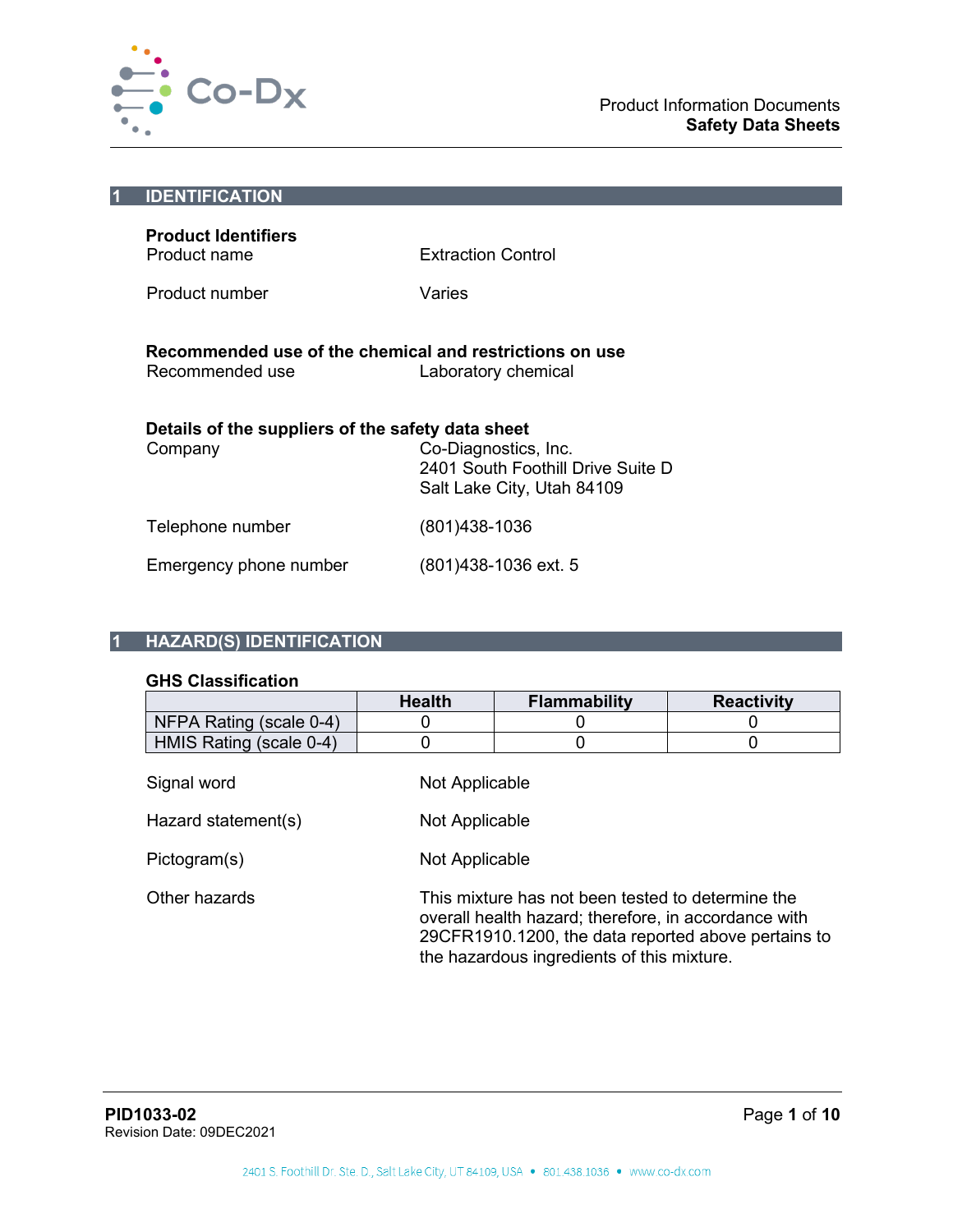

#### **2 COMPOSITION/INFORMATION**

#### **Description**

The exact concentration percentages of the hazardous substances are withheld as a Co-Diagnostics, Inc. trade secret.

| Substance / Mixture | Mixture                   |
|---------------------|---------------------------|
| Product name        | <b>Extraction Control</b> |
| Synonyms            | Not Applicable            |
| CAS-No.             | Not Applicable            |
| $EC-NO$             | Not Applicable            |

## **Hazardous components**

| <b>Chemical Name</b> | CAS-No. | <b>Concentration</b> |
|----------------------|---------|----------------------|
| None                 |         |                      |

| <b>FIRST-AID MEASURES</b>     |                                                                                                                                                                                                              |
|-------------------------------|--------------------------------------------------------------------------------------------------------------------------------------------------------------------------------------------------------------|
| <b>Exposure</b><br>If inhaled | Remove from exposure area to fresh air immediately.<br>Get medical attention immediately.                                                                                                                    |
| In case of skin contact       | Remove contaminated clothing. Flush affected area<br>with water and then wash with soap or mild detergent<br>and water. Observe for signs of irritation. If irritation is<br>present, get medical attention. |
| In case of eye contact        | Wash eyes with large amounts of water or normal<br>saline for at least 15 minutes. Observe for signs of<br>irritation. If irritation is present, get medical attention.                                      |
| If swallowed                  | Get medical attention.                                                                                                                                                                                       |
| Notes to physician            | There is no specific antidote. Treat symptomatically<br>and supportively.                                                                                                                                    |

#### **Most important symptoms and effects, both acute and delayed** None.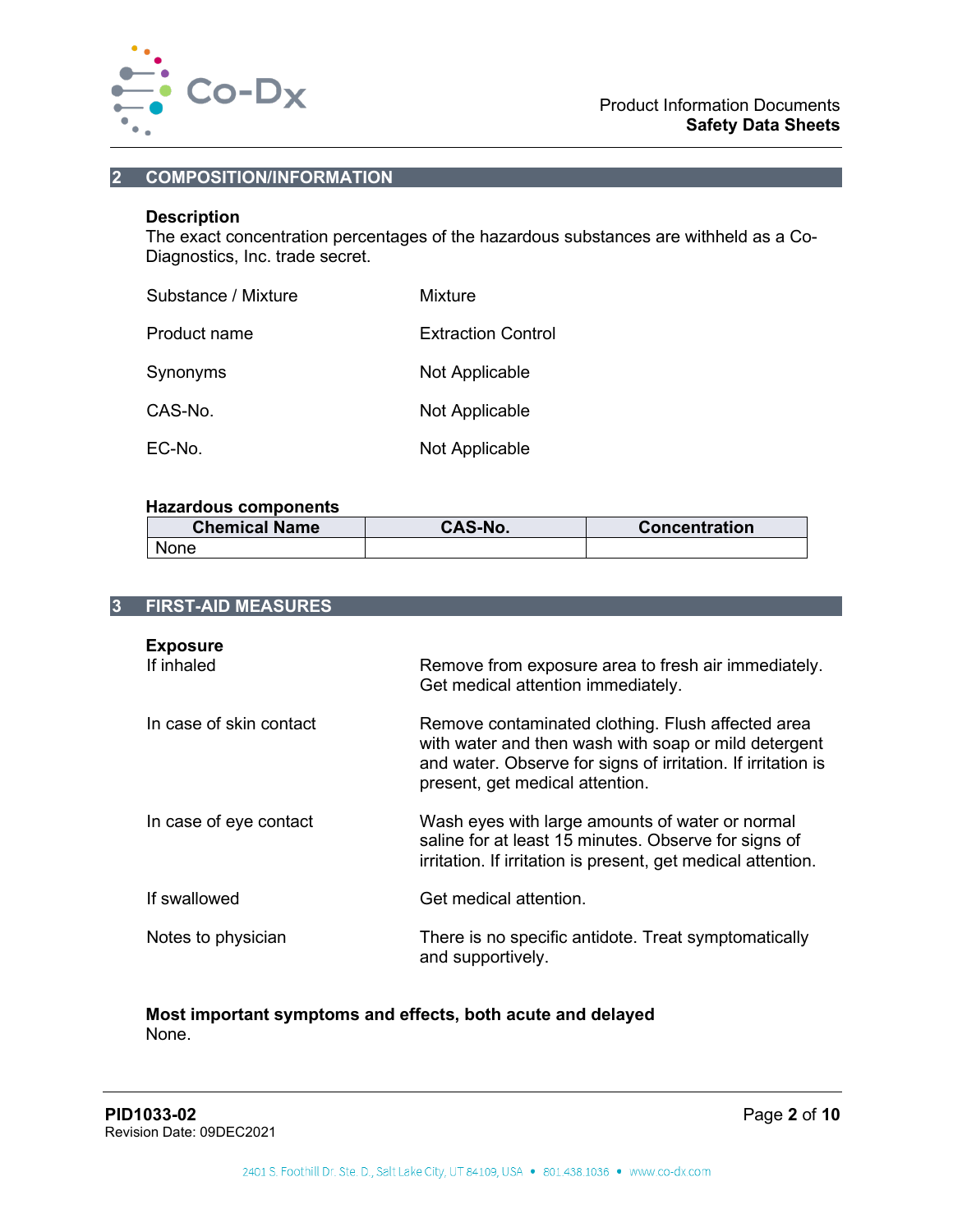

**Indication of any immediate medical attention and special treatment needed** No further relevant information available.

### **4 FIRE-FIGHTING MEASURES**

**Extinguishing media**

CO2, extinguishing powder or water spray. Fight larger fires with water spray or alcohol-resistant foam. Care should be taken as to not aerosolize the powder, where it could become an inhalation risk.

Unsuitable extinguishing media Not known.

# **Special hazards arising from the substance or mixture** Not known.

**Advice for fire-fighters** No special advice.

#### **5 ACCIDENTAL RELEASE MEASURES**

| Personal precautions, protective<br>equipment and emergency<br>procedures | Wear appropriate protective clothing and chemically<br>compatible gloves.                                                                                                                                      |
|---------------------------------------------------------------------------|----------------------------------------------------------------------------------------------------------------------------------------------------------------------------------------------------------------|
| <b>Environmental Precautions</b>                                          | Dilute with plenty of water.                                                                                                                                                                                   |
| Methods and materials for<br>containment and cleaning up                  | Absorb with liquid-binding material (sand, diatomite,<br>acid binders, universal binders, sawdust). Place<br>spillage in appropriate container for waste disposal.<br>Wash contaminated clothing before reuse. |

#### **6 HANDLING AND STORAGE**

including any incompatibilities

| Precautions for safe handling | Observe all federal, state, and local regulations. Do<br>not breathe dust. Avoid contact with eyes, skin, and<br>clothing. Wash thoroughly after handling. Use prudent<br>laboratory practices for handling of chemical<br>substances of unknown toxicity. |
|-------------------------------|------------------------------------------------------------------------------------------------------------------------------------------------------------------------------------------------------------------------------------------------------------|
| Conditions for safe storage,  | Keep tightly closed. Store in cool dry place (prolonged                                                                                                                                                                                                    |

storage at -20°C). Use prudent laboratory practices for storage of chemical substances of unknown toxicity.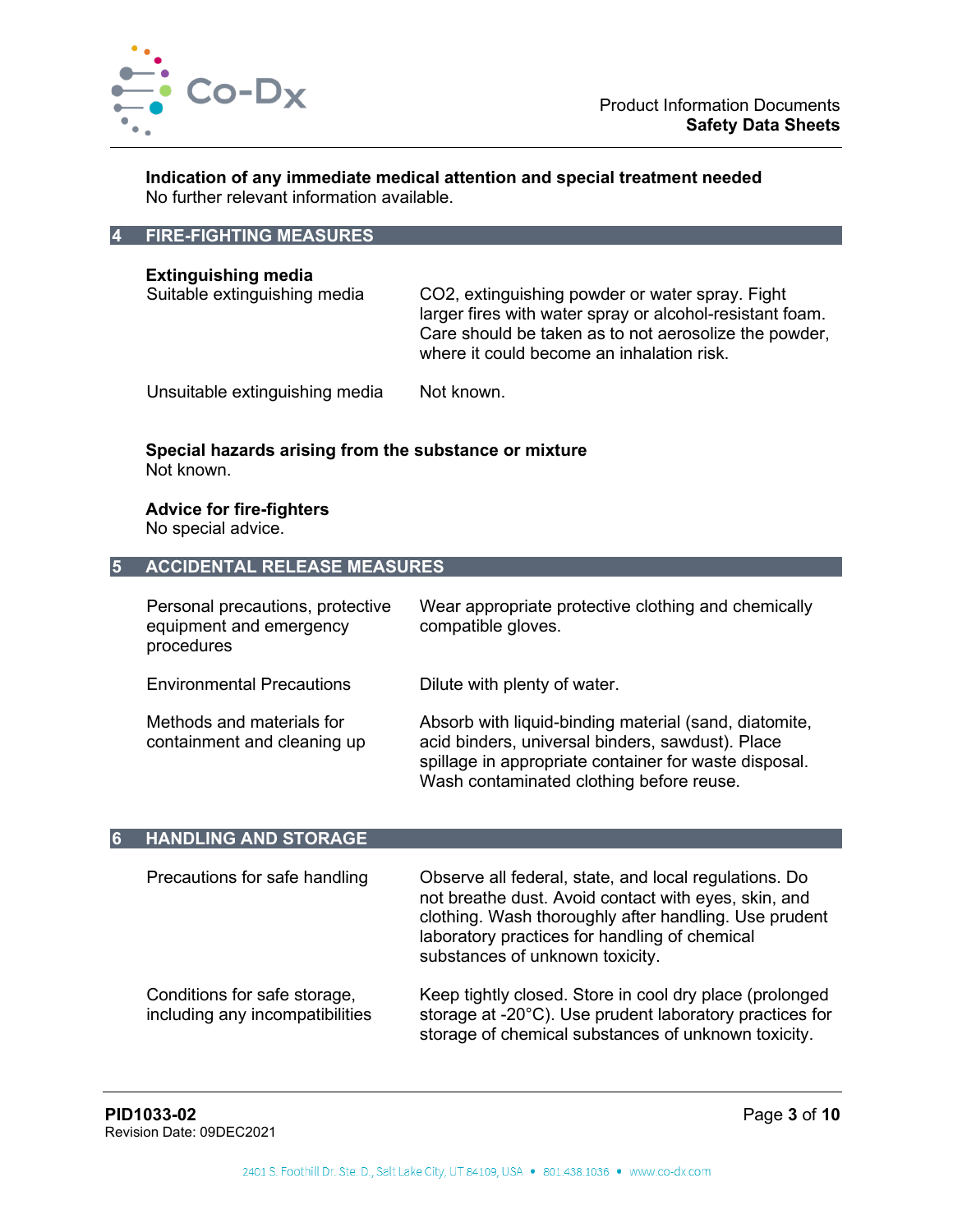

#### **7 EXPOSURE CONTROLS/PERSONAL PROTECTION**

| Personal protective equipment<br>Eye/face Protection | Should wear splash proof or dust resistant safety<br>goggles to prevent eye contact with this substance.                                        |
|------------------------------------------------------|-------------------------------------------------------------------------------------------------------------------------------------------------|
| <b>Skin Protection</b>                               | Must wear appropriate protective gloves to prevent<br>contact with this material                                                                |
| <b>Body Protection</b>                               | Should wear appropriate protective clothing<br>(laboratory coat with long sleeves) and equipment to<br>prevent skin contact with this material. |
| <b>Respiratory Protection</b>                        | Not required.                                                                                                                                   |

#### **Engineering controls**

Use in a laboratory hood or other ventilated device. Use prudent laboratory practices for handling chemical substances of unknown toxicity.

# **Exposure Limits**

| Not known. |
|------------|
| Not known. |
| Not known. |
| Not known. |
|            |

#### **8 PHYSICAL AND CHEMICAL PROPERTIES**

| Appearance           | Fluid          |
|----------------------|----------------|
| Color                | Varies         |
| Odor                 | Not determined |
| Odor Threshold       | Not determined |
| рH                   | Not determined |
| Melting point/range  | Not determined |
| Boiling point/range  | Not determined |
| Freezing point/range | Not determined |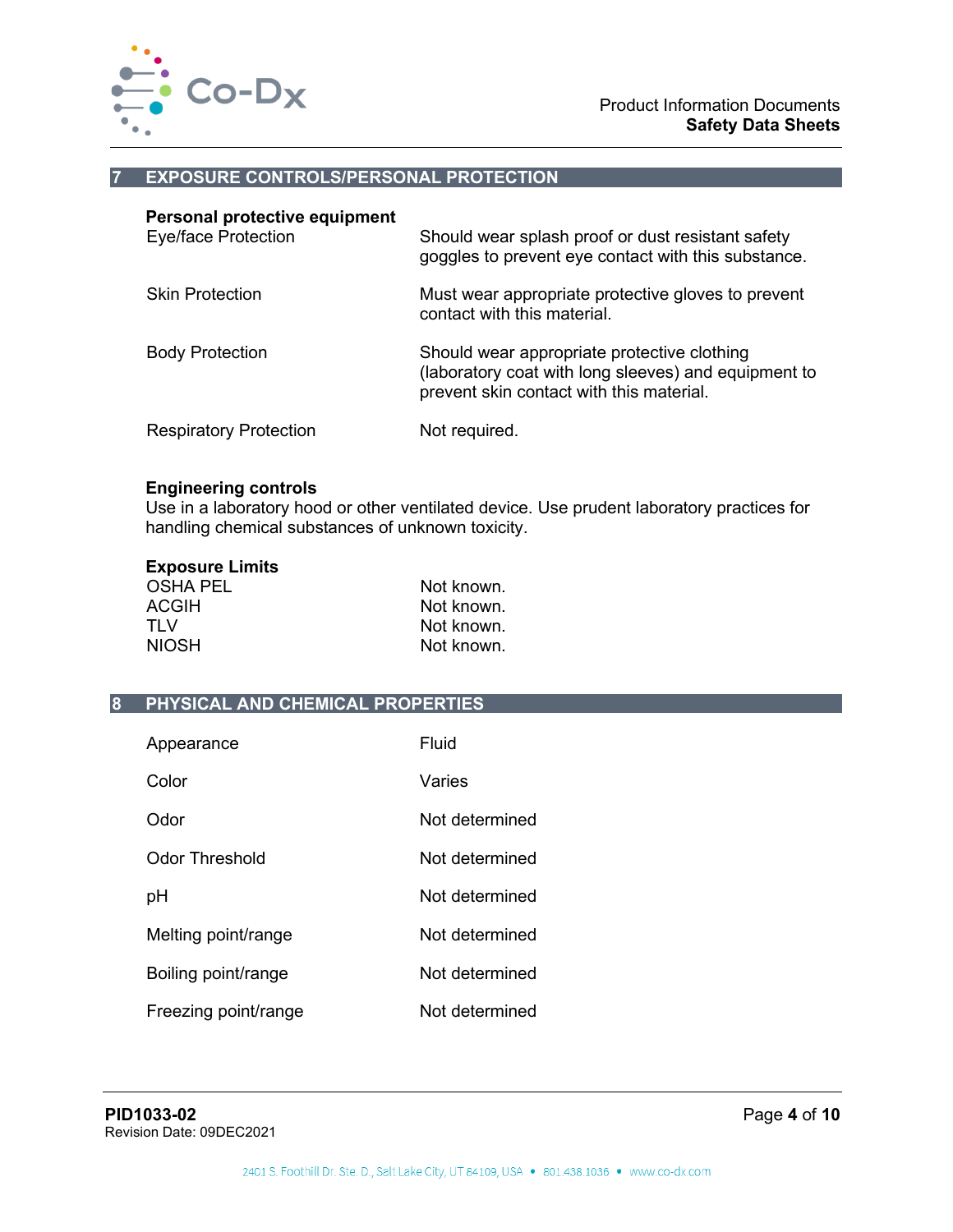

| Flash point                                | Not determined |
|--------------------------------------------|----------------|
| <b>Evaporation rate</b>                    | Not determined |
| Flammability (solid, gas)                  | Not determined |
| <b>Burning rate</b>                        | Not determined |
| <b>Upper explosion limit</b>               | Not determined |
| Lower explosion limit                      | Not determined |
| Vapor pressure                             | Not determined |
| Vapor density                              | Not determined |
| Relative density                           | Not determined |
| Density                                    | Not determined |
| Water solubility                           | Not determined |
| Solubility in other solvents               | Not determined |
| Auto-ignition temperature                  | Not determined |
| Decomposition temperature                  | Not determined |
| Dynamic viscosity                          | Not determined |
| Kinematic viscosity                        | Not determined |
| <b>Explosive properties</b>                | Not determined |
| Oxidizing properties                       | Not determined |
| Partition coefficient: n-<br>octanol/water | Not determined |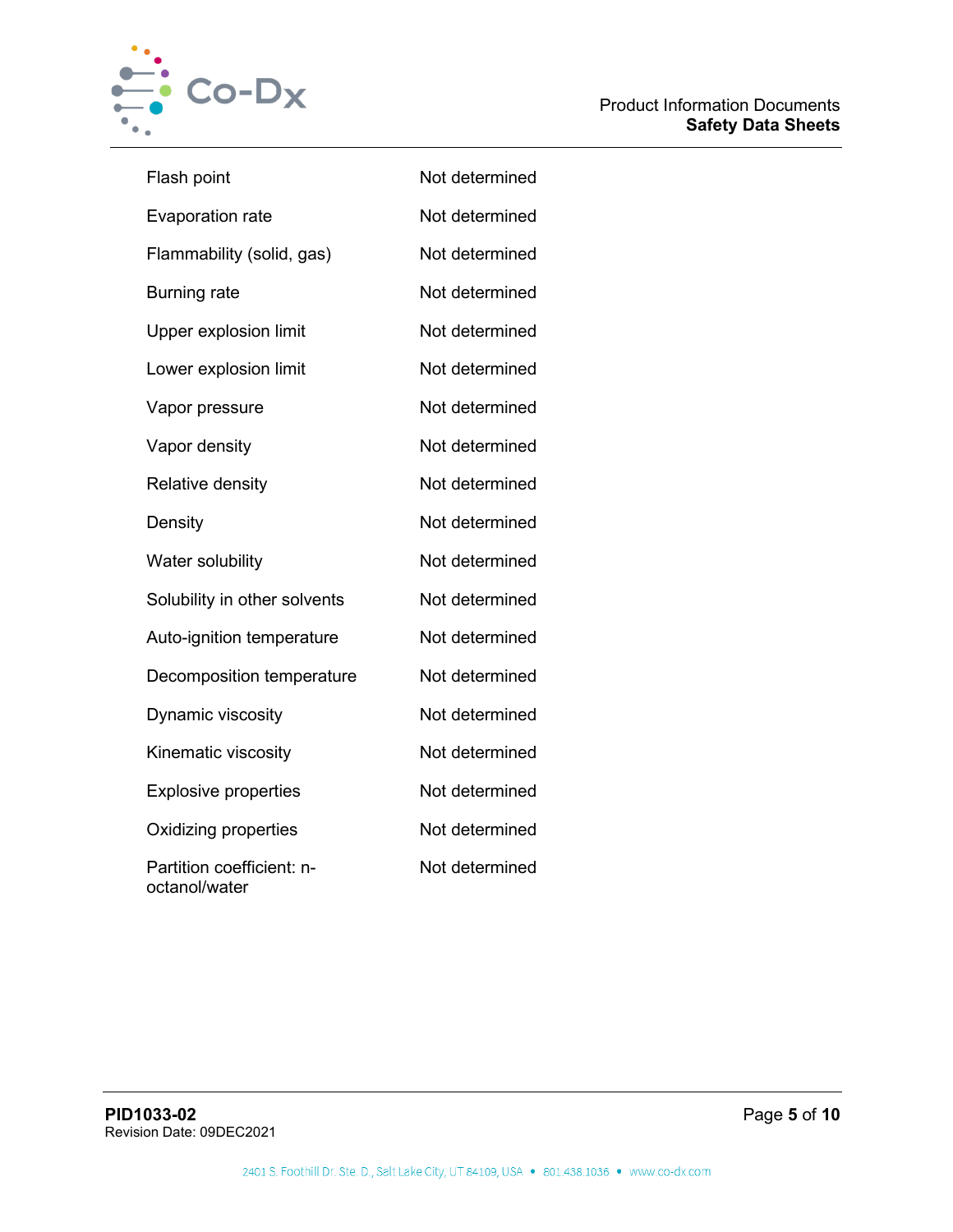

#### **9 STABILITY AND REACTIVITY**

| Reactivity                          | No adverse reactions have been reported. |
|-------------------------------------|------------------------------------------|
| Chemical stability                  | None                                     |
| Possibility of hazardous reactions  | <b>None</b>                              |
| Conditions to avoid                 | Prolonged storage. Keep at -20°C.        |
| Incompatible materials              | None                                     |
| Hazardous decomposition<br>products | None                                     |

# **10 TOXICOLOGICAL INFORMATION**

# **Information on toxicological effects**

There is no evidence available indicating acute toxicity.

| <b>Routes of Exposure</b> |  |  |  |
|---------------------------|--|--|--|
|---------------------------|--|--|--|

| If inhaled              | Not known          |
|-------------------------|--------------------|
| In case of skin contact | No irritant effect |
| In case of eye contact  | Irritating effect  |
| If swallowed            | Not known          |

### **Delayed, immediate, or chronic effects from short to long-term exposure** Not known.

| Carcinogenicity<br>IARC: | No component of this product present at levels<br>greater than or equal to 0.1% is identified as<br>probable, possible, or confirmed human carcinogen. |
|--------------------------|--------------------------------------------------------------------------------------------------------------------------------------------------------|
| NTP:                     | No component of this product present at levels<br>greater than or equal to 0.1% is identified as<br>carcinogen or potential carcinogen.                |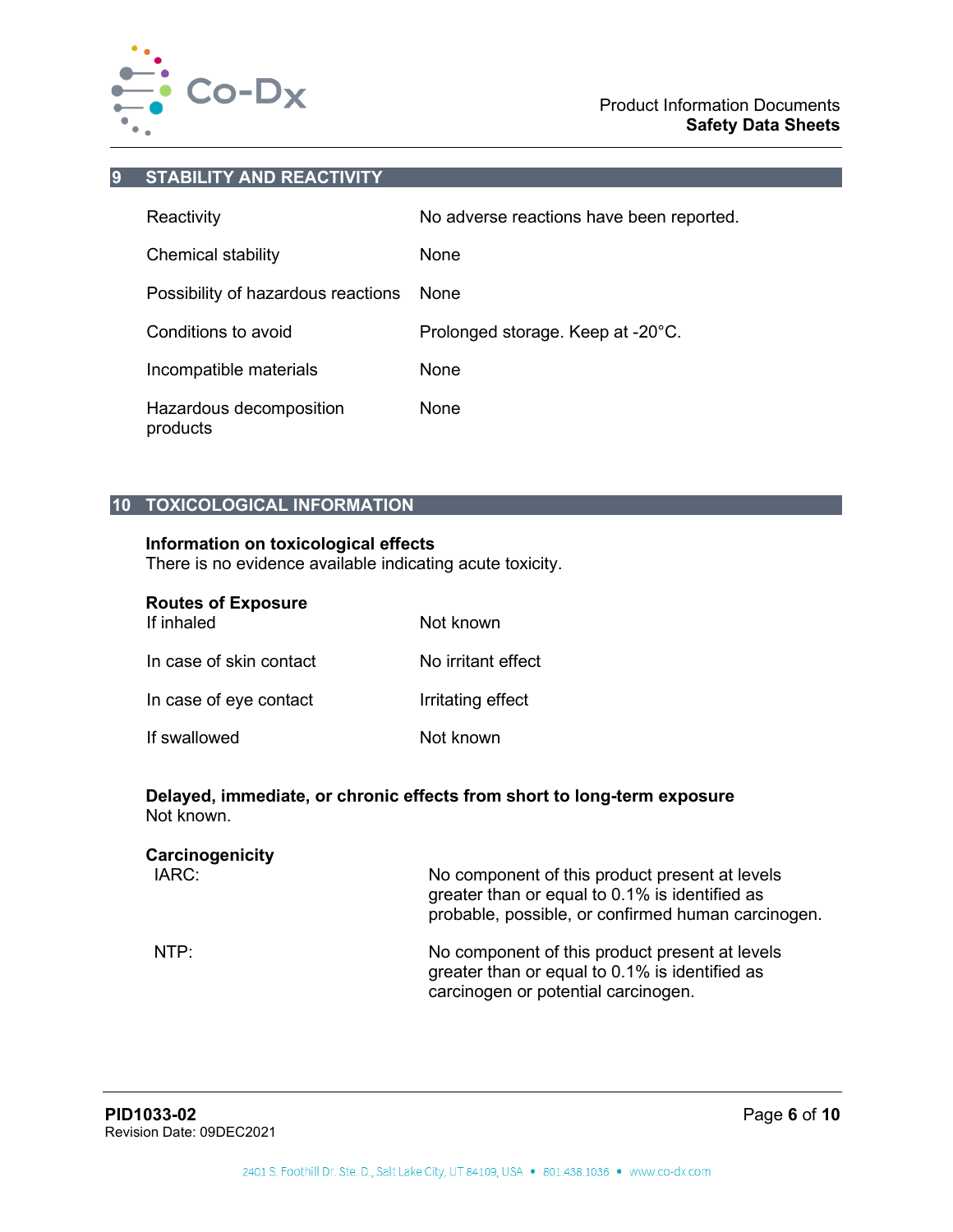

OSHA: No component of this product present at levels greater than or equal to 0.1% is identified as carcinogen or potential carcinogen.

# **11 ECOLOGICAL INFORMATION**

#### **Toxicity**

Contains no substances known to be hazardous to the environment or not degradable in wastewater treatment plants.

| Persistence and degradability         | No information available |
|---------------------------------------|--------------------------|
| Bioaccumulative potential             | No information available |
| Results of PBT and vPvB<br>assessment | No information available |
| Other adverse effects                 | No information available |

#### **12 DISPOSAL CONSIDERATIONS**

#### **Waste treatment methods**

Appropriate method of disposal of substance or preparation: Disposal should be in accordance with applicable regional, national, and local laws and regulations. Refer to section 7: Handling and Storage and section 8: Exposure Control/Personal Protection for additional information.

# **13 TRANSPORT INFORMATION**

#### **IATA / ADR / DOT-US / IMDG**

Not regulated in the meaning of transport regulations.

| UN number                  | Not Applicable |
|----------------------------|----------------|
| UN proper shipping name    | Not Applicable |
| Transport hazard class(es) | Not Applicable |
| Packing group number       | Not Applicable |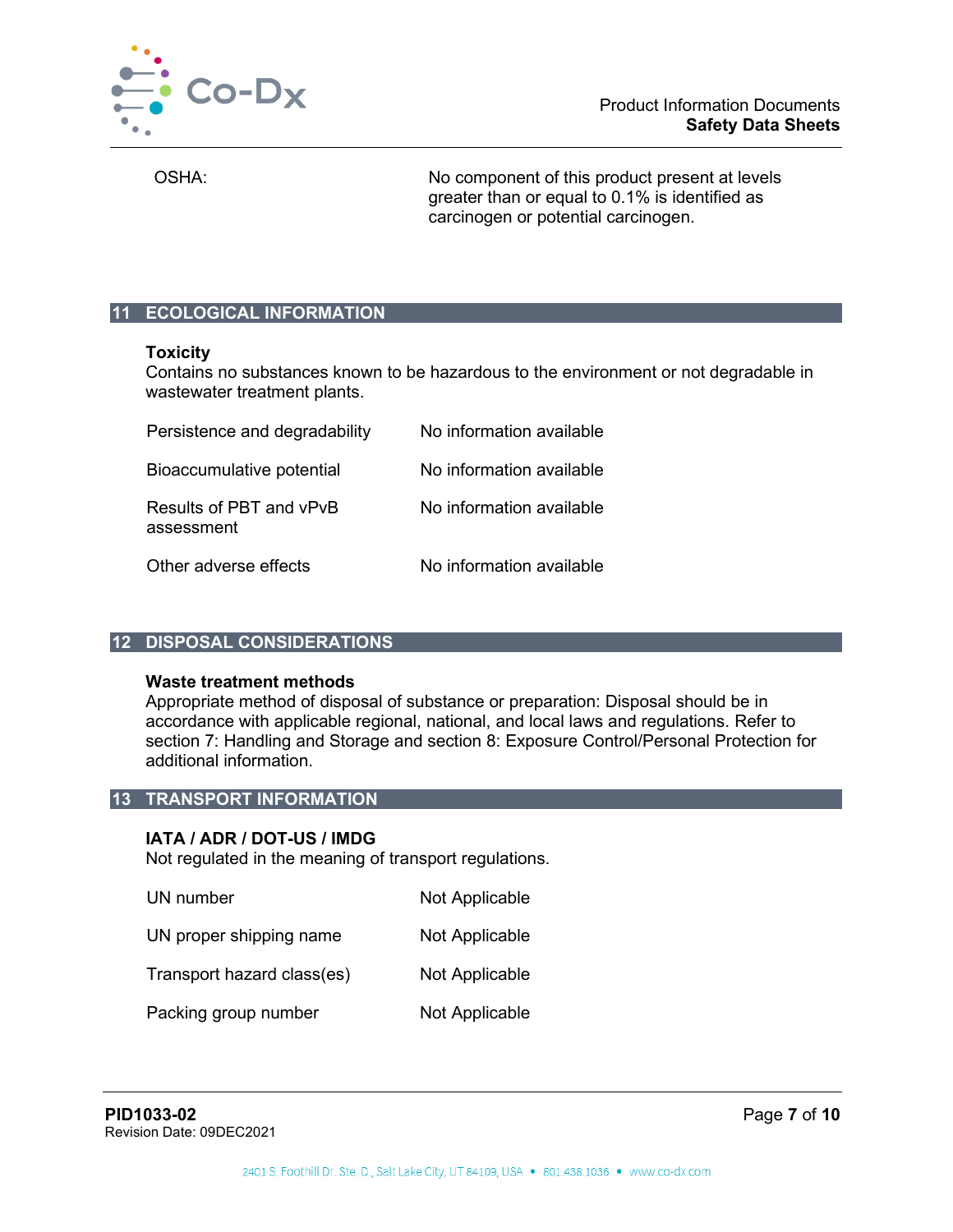

**Environmental hazards** Not Applicable

**Special precautions for user** Not Applicable

**Transport in bulk according to Annex II of MARPOL 73/78 and the IBC Code** Not Applicable

## **14 REGULATORY INFORMATION**

| <b>US Federal Regulations</b><br><b>SARA</b>                                      | This product is not regulated by SARA                          |
|-----------------------------------------------------------------------------------|----------------------------------------------------------------|
| Clean Air Act, Section 112<br>Hazardous Air Pollutants (HAPSs)<br>(see 40 CFR 61) | This product does not contain HAPS                             |
| <b>TSCA</b>                                                                       | All ingredients are listed                                     |
| <b>US State Regulations</b><br>California Proposition 65                          | This product does not contain any Proposition 65<br>chemicals. |

#### **WHMIS Hazard Class**

Non-controlled.

This product has been classified in accordance with the hazard criteria of the Controlled Products Regulations (CPR) and the SDS contains all the information required by the CPR.

### **15 OTHER INFORMATION**

The above information is believed to be correct based on our present knowledge and shall be used only as a guide. The information is applicable to the product regarding appropriate safety precautions. This information does not guarantee the properties of the product and shall not establish a legally valid contractual relationship. Co-Diagnostics, Inc. shall not be held liable for any damage resulting from handling or from contact with the above product. See invoice or packing information for additional terms and conditions of sale.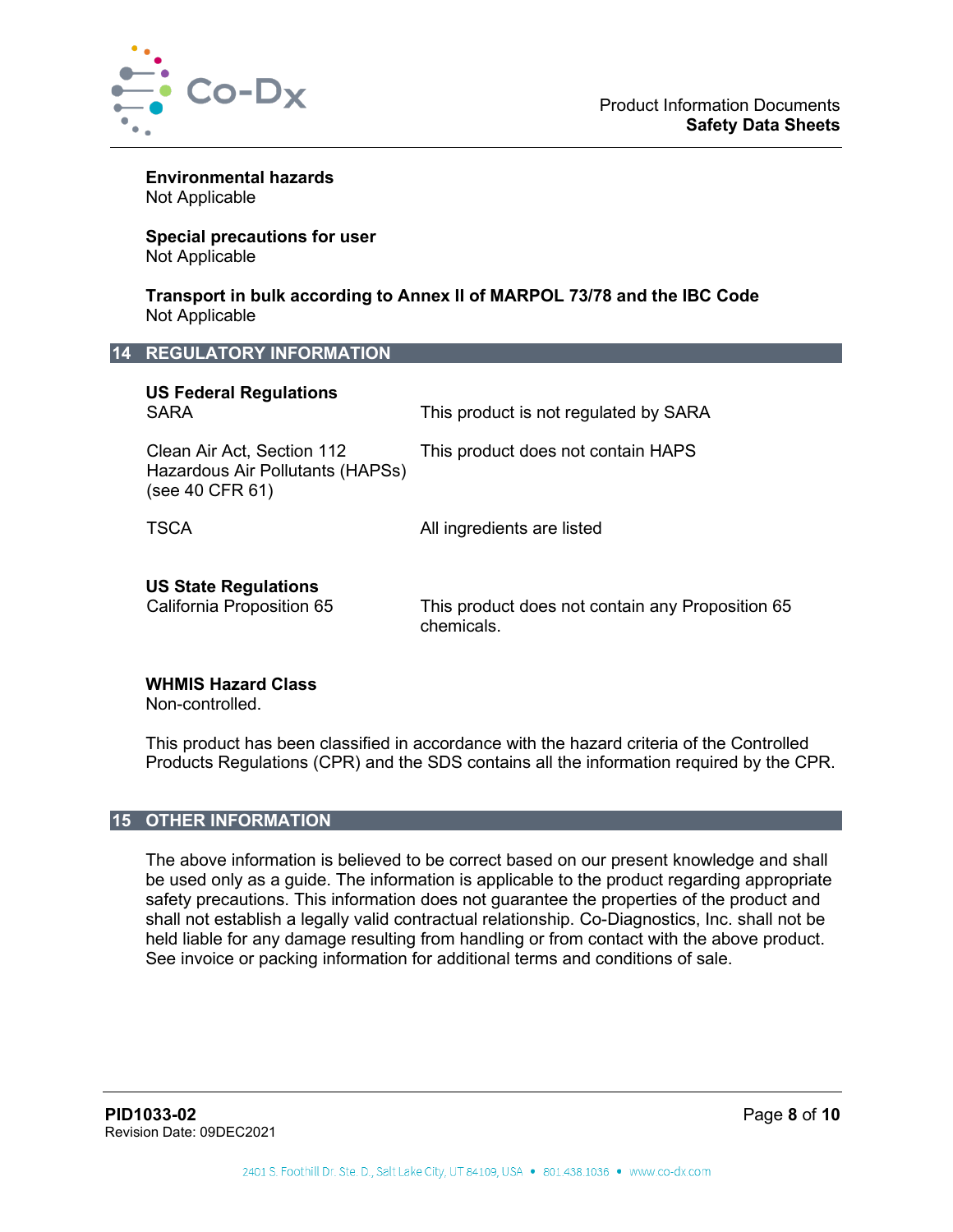

| <b>Abbreviations and acronyms</b><br><b>RID</b> | Regulations Concerning the International Transport of<br>Dangerous Goods by Rail       |
|-------------------------------------------------|----------------------------------------------------------------------------------------|
| <b>ADR</b>                                      | European Agreement concerning the International<br>Carriage of Dangerous Goods by Road |
| <b>IMDG</b>                                     | International Maritime Code for Dangerous Goods                                        |
| <b>DOT</b>                                      | US Department of Transportation                                                        |
| <b>IATA</b>                                     | <b>International Air Transport Association</b>                                         |
| <b>ACGIH</b>                                    | American Conference of Governmental Industrial<br><b>Hygienists</b>                    |
| <b>IARC</b>                                     | International Agency for Research on Cancer                                            |
| <b>NTP</b>                                      | <b>National Toxicology Program</b>                                                     |
| <b>EINECS</b>                                   | European Inventory of Existing Commercial Chemical<br>Substances                       |
| <b>ELINCS</b>                                   | European List of Notified Chemical Substances                                          |
| CAS                                             | Chemical Abstracts Service (division of the American<br><b>Chemical Society)</b>       |
| <b>NFPA</b>                                     | <b>National Fire Protection Association (USA)</b>                                      |
| <b>HMIS</b>                                     | Hazardous Materials Identification System (USA)                                        |
| <b>LC50</b>                                     | Lethal concentration, 50 percent                                                       |
| LD50                                            | Lethal dose, 50 percent                                                                |
| <b>PBT</b>                                      | Persistent, Bioaccumulative and Toxic                                                  |
| vPvB                                            | Very Persistent and very Bioaccumulative                                               |
| <b>NIOSH</b>                                    | National Institute for Occupational Safety                                             |
| <b>OSHA</b>                                     | Occupational Safety and Health Administration                                          |
| <b>TLV</b>                                      | Threshold limit value                                                                  |